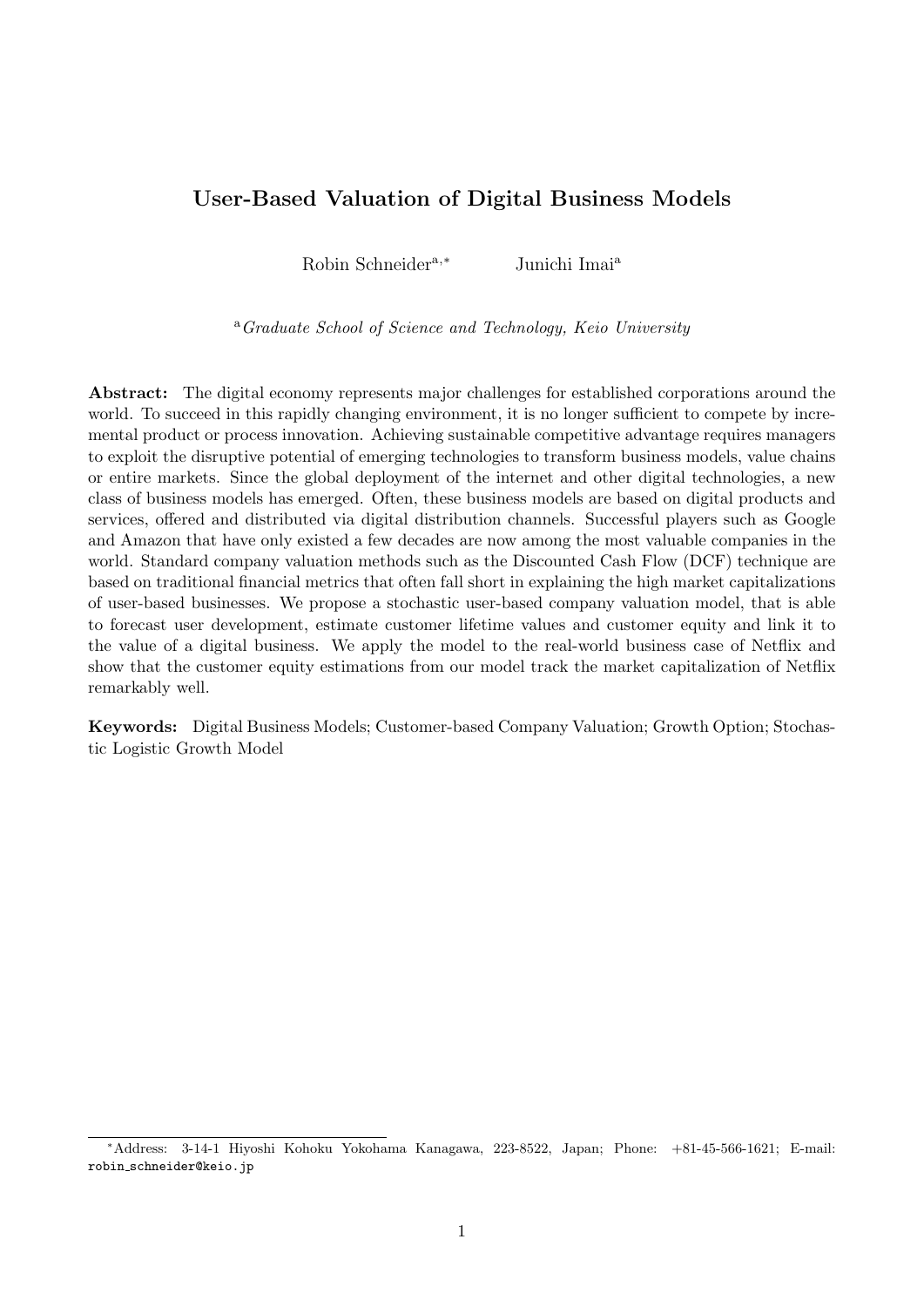## 1 Introduction

The digital economy has become a frequent keyword in recent publications on management and information systems. The term describes an economy that is based on the digitization of information and the respective information and communication infrastructure. It refers to the phenomenon that the way, in which economic values are created, produced, distributed and exchanged, changes fundamentally in the digital economy [\[30\]](#page-15-0). In the digital economy, technological developments are not gradually increasing but skyrocketing exponentially. Living in a world determined by exponential change entails extensive implications for society, politics and the economy. When it comes to aligning businesses, facing these developments is no longer about simply digitizing business processes; it is about transforming business models to maintain sustainable competitive advantage. It is about creating something new, rather than just soliciting a process of adaption. In the near future, industry leaders, even in traditional industries such as automotive or financial services, will be tech companies. Additionally, traditional corporations are increasingly converting into tech companies, as the economy and the business environment further digitalizes.

In this context, the business model has become a frequently applied tool to analyze corporate strategies and the business environment and identify new opportunities for business model innovation. The business model describes the rationale of how an organization creates, delivers, and captures value [\[19\]](#page-14-0). The different components of a business model can be summarized by the four questions "who?", "what?", "how?" and "why?" [\[10\]](#page-14-1). The answers to these questions concretize the business model's customer segment, its value proposition, the value chain and the revenue model. New types of business models have emerged as a consequence of the increasingly digitalizing economy. In contrast to traditional asset-based business models that are built around linear value chains, the class of digital business models is typically based on digital products or services advertised, offered and distributed via digital channels such as online platforms and mobile applications. In recent years, we could witness strong economic success of these types of businesses. Successful innovators such as Amazon, Google, Microsoft, Apple, Uber, Airbnb, eBay or Salesforce that have only existed a few decades are now among the most valuable companies in the world [\[1\]](#page-12-0). From a managerial standpoint, digital business models have some crucial advantages over traditional asset-based business models:

- unlimited scalability,
- extremely low marginal costs,
- no physical proximity to customers,
- close-to-zero transactional friction,
- global reach via digital distribution channels and the internet,
- high-paced product innovations,
- high potential of automation to increase efficiency,
- high transparence based on automatically generated process- and customer-related data,
- high levels of flexibility and rapid reaction times,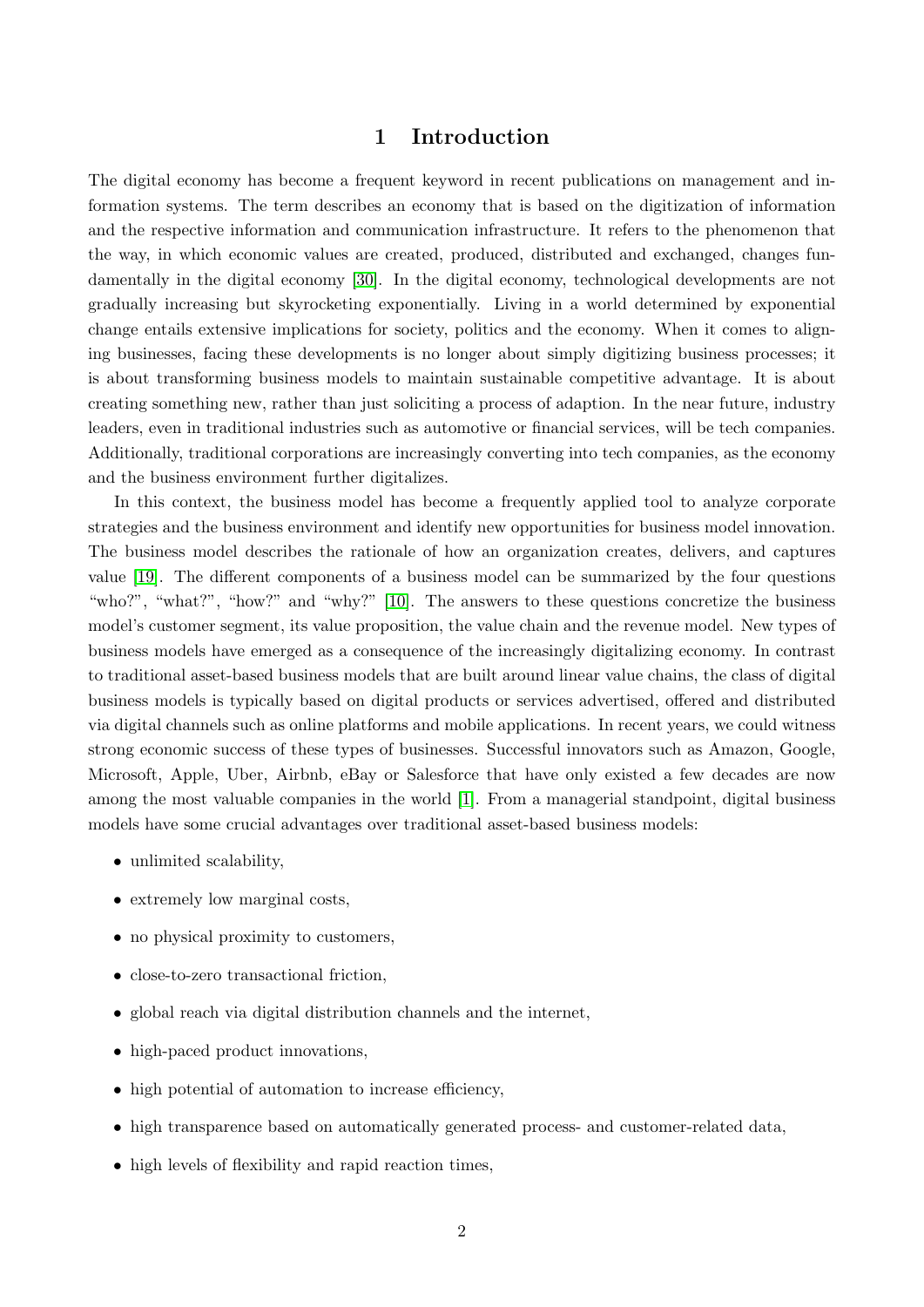• low capital expenditures and overhead costs.

Among digital business models, Moazed and Johnson [\[18\]](#page-14-2) further distinguish linear business models and platform business models. While linear businesses create a product or service and sell it to the customer, platform businesses function as an intermediary between one or more groups of producers and consumers. Thus, platform businesses do not create any of the products or contents offered on their platform. They simply provide the infrastructure to enable efficient matchmaking between buyers and sellers. Another important point for distinguishing business models is their approach to monetization. In both, linear as well as platform business models, there are subscription-based, Freemium and transactions-based business models. Sometimes, we can also find hybrid monetization mechanisms. Table 1 provides a high-level summary of the different types of digital business models.

With linear digital business models, content is produced or provided by a single producer, who distributes its services or products via digital channels. On digital platforms, content is produced or provided by a large number of producers, who are independent of the platform provider. With some platforms, buyers and producers represent a homogeneous group (e.g. social media and dating platforms). Other platforms such as Uber and Airbnb, are used by a heterogeneous group of producers and sellers (e.g. drivers and passengers, landlords and tourists). A major difference between linear digital business models and digital platforms is that the value provided by platforms is highly dependent on network effects. A larger number of consumers on the platform will increase the value to producers and thus lead to a larger number of producers and vice versa. Network effects can explain the winner-takes-it-all phenomenon, which we can often observe with successful platforms, such as Amazon and Facebook. After the so-called critical mass of users is reached, user growth usually becomes self-sustaining as the high network value attracts more and more new users. This phenomenon might be one factor in explaining the huge success of famous platforms and their high enterprise values.

Figure [1](#page-4-0) shows some example firms with different linear and non-linear business models and their current market capitalization. It suggests a big difference between the valuation of large traditional incumbents and digital innovators. The chart shows that company age and level of net income are not necessarily good indicators for market capitalizations. Most of the illustrated linear incumbents have been market leaders in their industry for several decades. However, these companies' valuations are significantly smaller than the market capitalizations of successful platforms such as Amazon, Alibaba, Facebook, Google or Apple. Even Netflix, which has almost zero fixed assets and shows a significantly lower net income than the incumbents, exhibits market capitalization of 163 billion US-dollars. Additionally, digital companies such as Dropbox and Spotify, who have not made a single dollar of profit in their firm histories, are worth 24 billion and 10 billion US-dollars. Market capitalization is a popular indicator for company valuation. The difference between this metric and the total enterprise value is the cash and short-term investments minus the total debt of a company. Thus, market capitalization a crucial indicator for the total value of a company. Traditional company valuation techniques such as the enterprise discounted cash flow (DCF) or multiple methods are based on metrics from financial statements and have difficulties when valuing digital business models. While financial statements can certainly serve as a proxy for a digital company's performance, we should identify the most important value drivers that directly influence the performance of digital business models.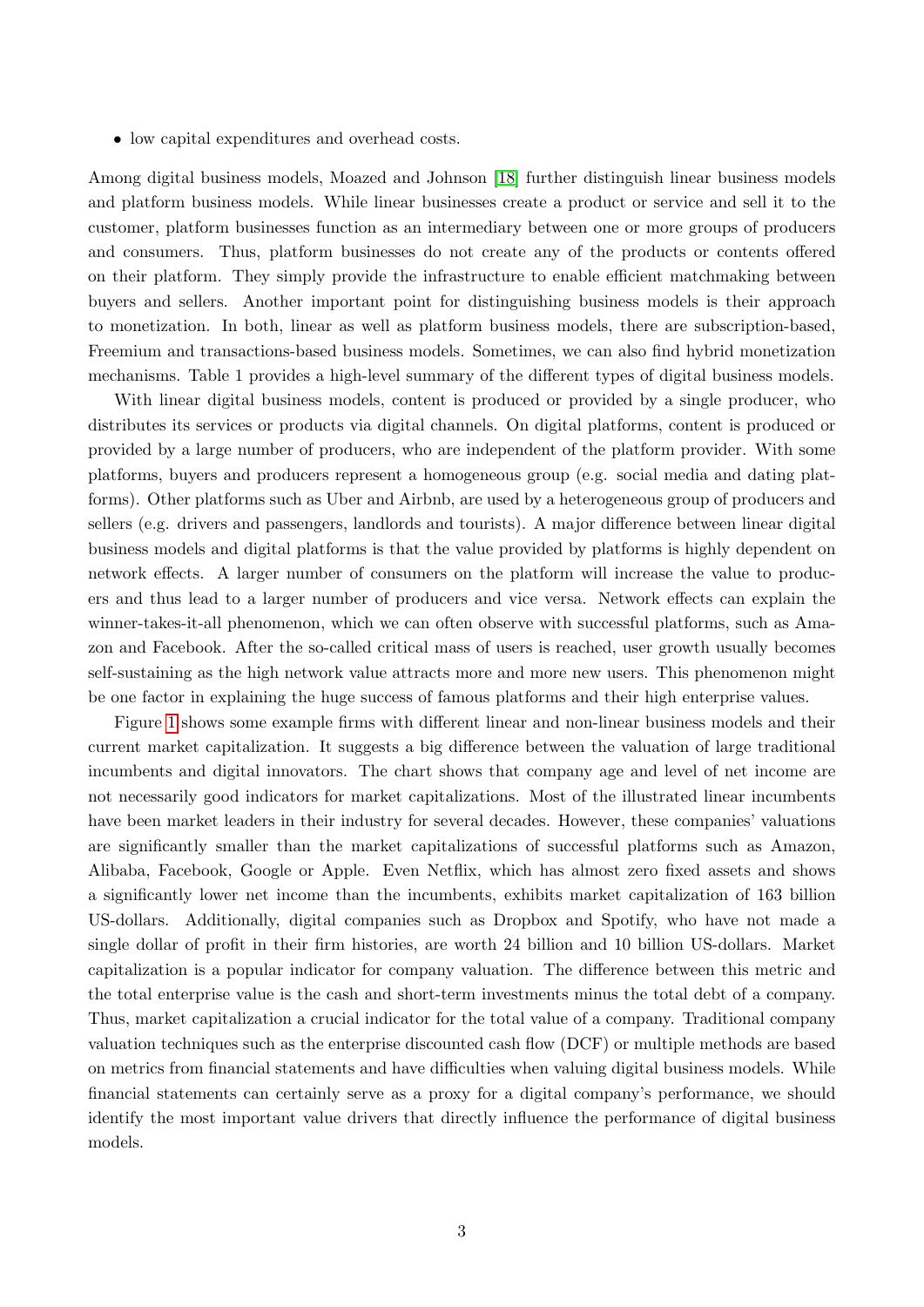|                           | Monetization           | Description                                                                                                                                                                                                                                                                                          | Typical exam-<br>ples                                                                                                    |
|---------------------------|------------------------|------------------------------------------------------------------------------------------------------------------------------------------------------------------------------------------------------------------------------------------------------------------------------------------------------|--------------------------------------------------------------------------------------------------------------------------|
| Linear<br>Digital         | Subscription-<br>based | Products & services are created or acquired by the<br>company and provided to the customer, who pays<br>a fixed subscription fee.                                                                                                                                                                    | Netflix                                                                                                                  |
| Busi-<br>nesses           | Freemium               | Products $\&$ services are created or acquired by the<br>company; there are two different versions of the<br>product; a standard product for free users and a<br>superior product for premium users; often these<br>companies include ads to generate additional<br>revenue streams from free users. | Spotify                                                                                                                  |
|                           | Transaction-<br>based  | Products & Services are created or acquired by the<br>company; the company offers, sells or grants tem-<br>porary usage of the product for a certain fee.                                                                                                                                            | Software as a<br>Service such as<br>Salesforce, car<br>sharing companies<br>such as ServiceNow                           |
| Digital<br>Plat-<br>forms | Free                   | Contents are not owned by the platform; access to<br>and usage to products and services are free;<br>revenues are generated by secondary revenue<br>streams such as integrated ads, offerings by third<br>parties or commercialization of user data.                                                 | Social media plat-<br>forms such as Face-<br>book and Instagram.<br>Messaging services<br>such as Whats-<br>App and Line |
|                           | Premium                | Contents are not owned by the platform; access to<br>and usage of the platform are granted for a fixed<br>subscription fee; often only the producers are char-<br>ged while consumers can access for free.                                                                                           | WooCommerce,<br>Shopify                                                                                                  |
|                           | Freemium               | Contents are not owned by the platform; a stan-<br>dard product for free users and a superior product<br>for premium users is offered on the platform;<br>often ads are included to generate an additional<br>revenue stream from free users.                                                        | LinkedIn,<br>Dropbox, Skype,<br>Tinder                                                                                   |
|                           | Transaction-<br>based  | Contents are not owned by the platform; many<br>producers offer their products and services to<br>many consumers on the platform; the platform<br>provider typically earns a fee for every successful<br>transaction.                                                                                | Airbnb,<br>Uber, Amazon,<br>PayPal, eBay,<br>Alibaba                                                                     |

Table 1: Overview of Digital Business Models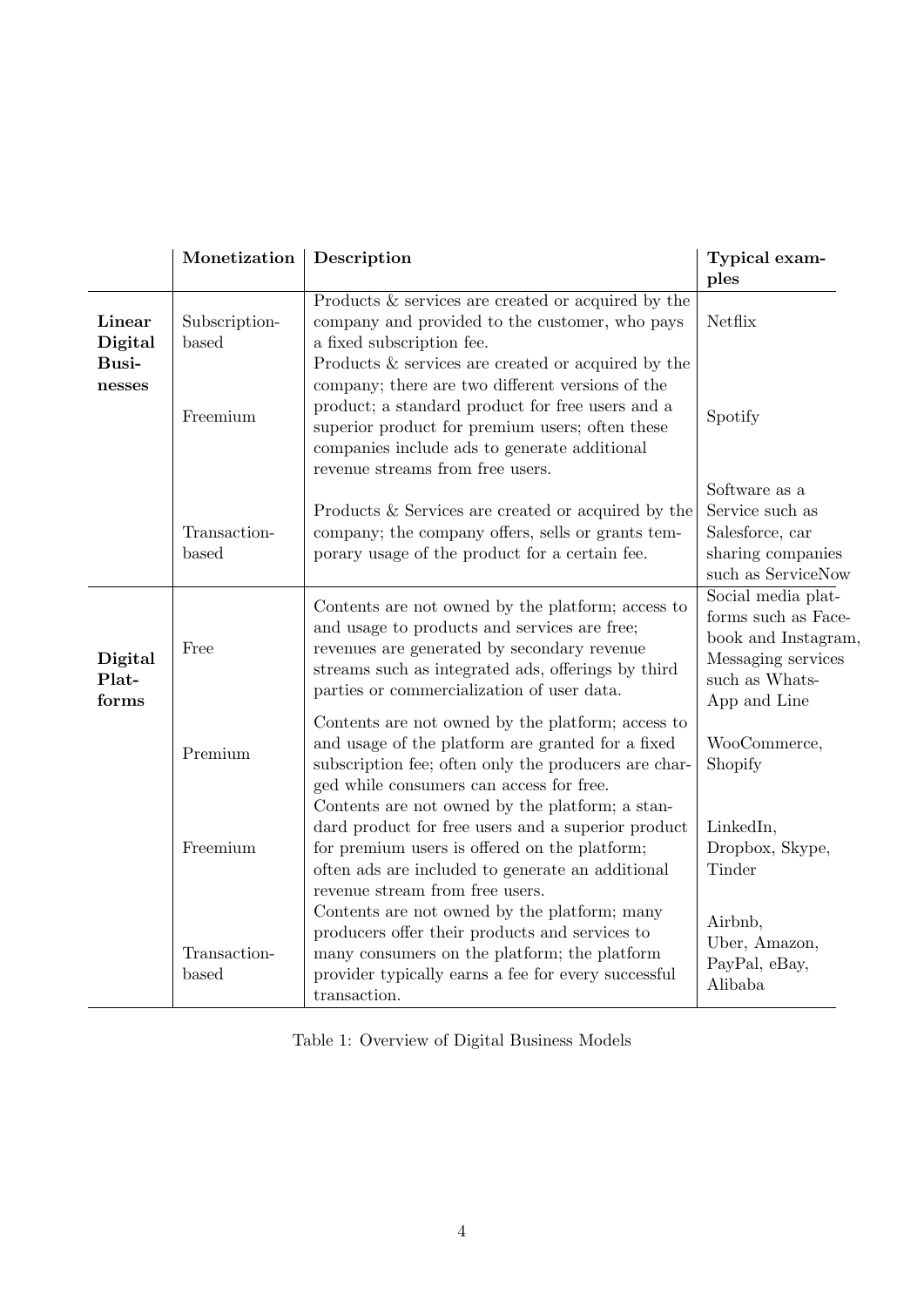

<span id="page-4-0"></span>Figure 1: Example market capitalizations of different types of business models

# 2 Customer-based Company Valuation

A digital company's customers are users. User behavior drives the profitability of a digital business model. Since the global deployment of the internet and the associated emergence of digital business models, a large number of new performance measures have been introduced in academic literature and managerial practice alike. While these metrics are derived from traditional performance measures such as revenues, net income or the return on invested capital, mapping then to users is a helpful tool for understanding a digital business's revenue mechanics and increase transparency for value-based management. While, as outlined in table 1, different approaches of monetizing users exist in digital business models, there are critical metrics that can be applied for all types of digital business. In this context, a frequently applied metric is the average revenue per user (ARPU). It shows how much revenue a single user generates on average and, thus, the incremental revenue of acquiring new or losing existing users. The gross margin multiplied by the ARPU then reflects the gross profit per user. Another important metric is the cost of user acquisition (CAC). It shows you how much the company has to spend on marketing and sales to acquire one new user. In order to be profitable, the company's CAC should be significantly lower than the ARPU. Regarding future performance, the net growth rate of the user base is important. The net growth of users in a certain period is the sum of all newly acquired users minus the users who have churned. In order to have positive net growth, the number of churns has to be smaller than the number of acquisitions.

With the growing importance of digital business models and the increasing popularity of customercentric management, the customer lifetime value (CLV) has gained importance. It is a concept that has originated from marketing, but has grown into an important metric for strategic management of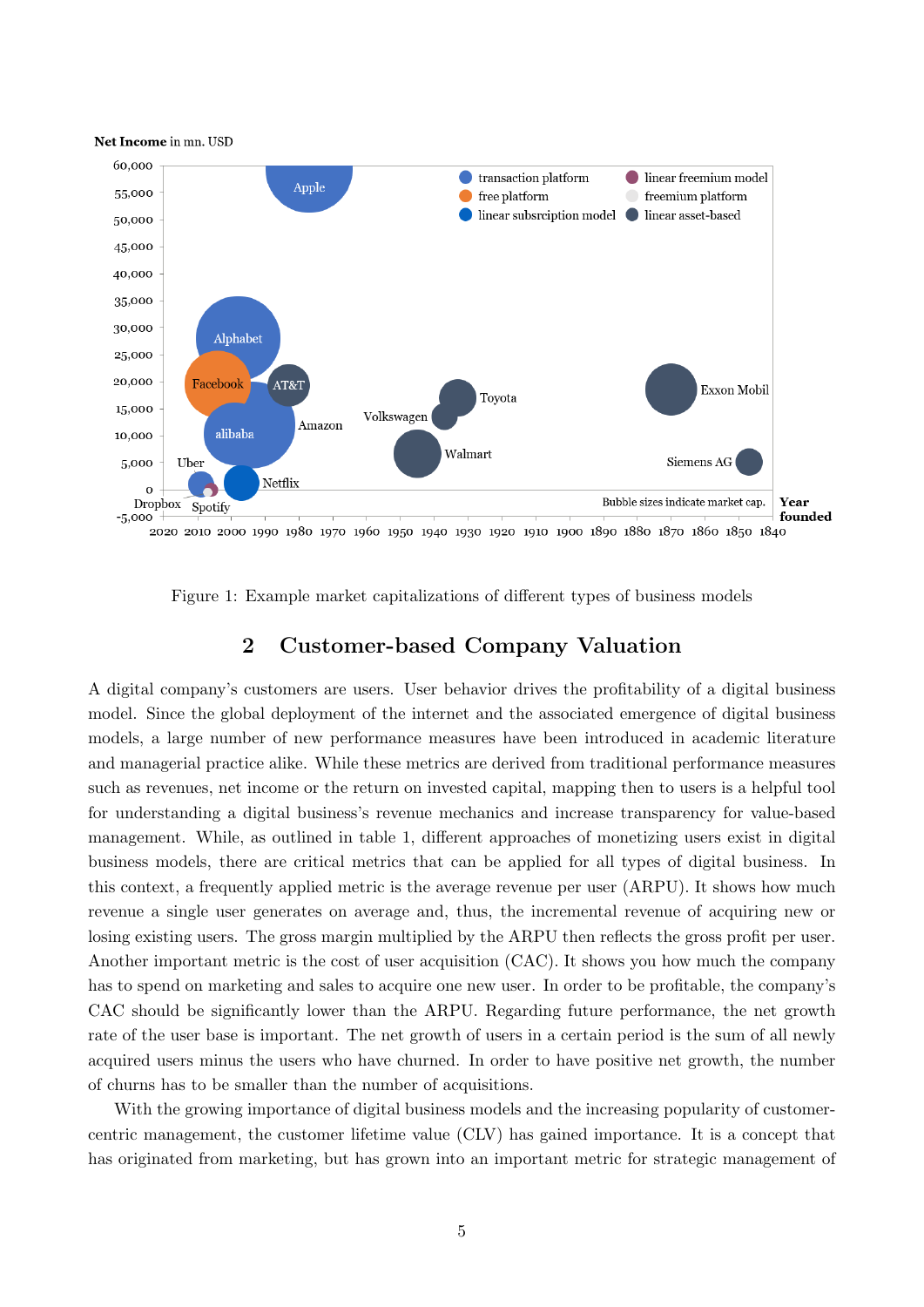digital businesses. The customer lifetime value is the sum of all discounted net cash flows of one user, or a cohort of users. Customer equity (CE) can then be calculated as the sum of all CLVs over all existing and future users. In academic literature, several approaches exist that link CLV and CE to company valuation. Srivastava et al. [\[25\]](#page-15-1) were the first marketing academics to recognize the potential for using some of the models of customer behavior to generate key insights for estimating cash flows. Gupta et al. [\[13\]](#page-14-3) labeled these valuation approaches as the family of customer-based company valuation (CBCV). CBCV describes the process of valuing a firm by forecasting current and future customer behavior using customer data in conjunction with traditional financial metrics [\[16\]](#page-14-4). For many firms, customer equity represents a major share in shareholder value enabling the link between user behavior and enterprise valuation [\[16\]](#page-14-4). A vast number of scholars have published articles that further analyze this link ([\[3\]](#page-12-1); [\[2\]](#page-12-2); [\[12\]](#page-14-5); [\[17\]](#page-14-6)). Most of these articles focus on contractual (i.e. subscription-based) monetization examples, as user-behavior modeling can be modeled by fixed revenue streams and easy to observe retention rates [\[17\]](#page-14-6). However, more recent studies have also started to value transactionbased business models by applying CLV techniques. For example [\[14\]](#page-14-7) use probabilities of a customer to purchase in a certain time period to calculate the customer equity and link it to a firm's market capitalization.

A number of articles apply their CLV models to digital companies such as Netflix [\[29\]](#page-15-2) and XING.com [\[11\]](#page-14-8). Digital business models are especially suitable for customer-based company valuation as user bases are typically large, exhibit high growth rates and easily observable purchase behavior. Thus, users are a digital company's most valuable asset and the main value driver for enterprise value. Shapiro et al. [\[24\]](#page-15-3) show that the number of customers in prosperous new technology companies, especially in internet-based companies, increases exponentially in the first few years of the company's existence. After a while, growth rates start to decrease gradually until an upper asymptotic limit of total potential users is reached. This phenomenon can be often observed in natural growth dynamics, such as biological population growth ([\[21,](#page-14-9) [27\]](#page-15-4)), technological progress ([\[8,](#page-14-10) [7,](#page-14-11) [9,](#page-14-12) [28\]](#page-15-5)), new product deployment ([\[15\]](#page-14-13)) or dynamics in production volumes ([\[6\]](#page-14-14)). Logistic growth curves are often applied to forecast these dynamics based on historical data. Accordingly, several scholars use logistic growth curves to model customer growth across time. For example Cauwels and Sornette [\[5\]](#page-12-3) use a logistic growth curve to model the growth of Facebook users. Gupta et al. [\[13\]](#page-14-3) use logistic user growth to link the customer equity of one traditional company (Capital One) and four internet firms (Amazon, Ameritrade, eBay and E\*Trade) to their market capitalizations. Their results show that estimates of their customer value are reasonably close to current market valuation.

Existing research mostly uses deterministic logistic growth curves to model user dynamics. However, this approach has some critical limitations as it explicitly assumes that future user growth is known. This fairly unrealistic assumption can be relaxed by including uncertainty. There are several ways to include uncertainty with logistic growth models: add uncertainty about the total number of users, add uncertainty about user growth rates or add uncertainty about the asymptotic limit of total users. The difference between these approaches is basically a modeling issue, as all three relate to uncertainty about the number of users across time. Literature provides several stochastic approaches to company valuation. Most are related to the Real Options approach, that can value managerial flexibility in investments under uncertainty. For example Schwartz and Moon [\[22,](#page-14-15) [23\]](#page-15-6) value high-growth internet companies by modeling the traditional DCF as a growth option under three sources of uncer-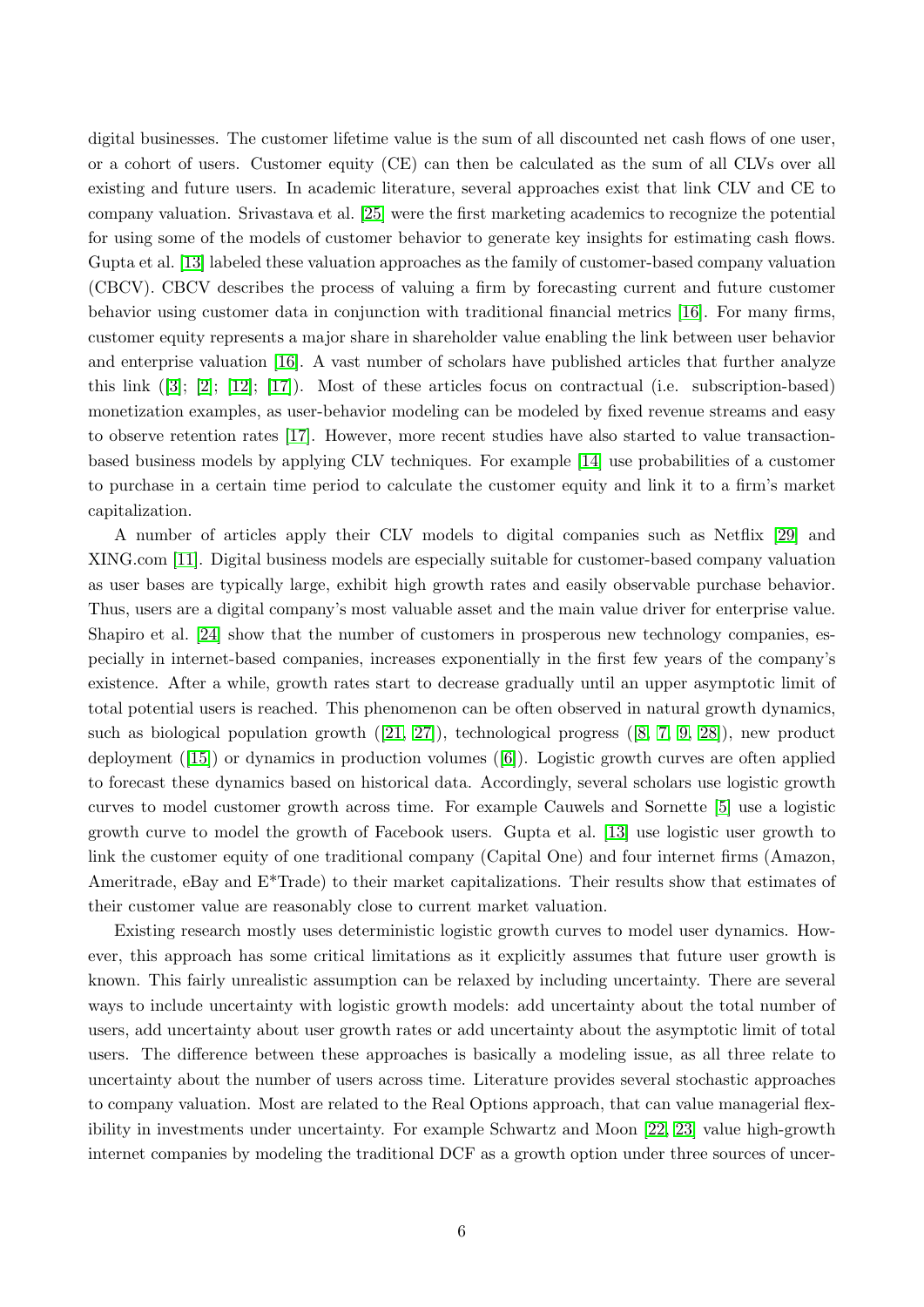tainty. Similarly, Perotti and Rossetto [\[20\]](#page-14-16) value internet portals as a portfolio of real options. Both studies argue that Internet companies have call-option characteristics since they have large potential upside and limited downside potential (i.e. bankruptcy). From a CBCV perspective, we only know of a single article that is based on stochastic logistic growth dynamics. Tallau [\[26\]](#page-15-7) includes several sources of uncertainty relating to the number of customers, the average revenue per user and the variable costs of a company. The author further assumes that the number of users evolves based on the Bass model (Bass 1969), which is a famous mixed-influence model for logistic growth that distinguishes two groups of new adopters, namely innovators and imitators. However, due to the model's complexity, it requires estimation of 32 different input variables, which are mostly not observable limiting the use for accurate practical application. In the next section, we develop a simple stochastic customer equity estimation model for subscription-based digital business models. After developing the model, we apply it to the example of Netflix, and show how the required input parameters can be obtained.

## 3 Model development

Consider an existing company with a subscription-based digital business model. The revenue mechanics of such a company are driven by the number of subscribing users and the revenues per subscribing user. The number of future users depends on three variables: the number of existing users, the number of newly acquired and the number of churned users. We consider a company with an existing and self-sustaining user base. The churn rate is equal to one minus the retention rate and the number of newly acquired users is the net growth of the user base minus the number of churned users in the same time period. Thus, we can model the growth of the user base based on a birth-death population growth model, which can be often found in mathematical biology [\[4\]](#page-12-4). The growth dynamics are logistic, as the user base cannot grow infinitely large. The upper limit of the total number of subscribing users can be interpreted as the total number of all potential users across all relevant markets (e.g. all households with internet access).

We assume that the total number of paying users follows a simple differential logistic growth equation

$$
dU_t = (a_t - c_t)U_t(\frac{1 - U_t}{K})dt,
$$

while  $a_t$  is the instantaneous acquisition rate (or birth rate) relative to the user base  $U_t$ ,  $c_t$  the instantaneous user churn rate (or death rate) and  $K$  the theoretical asymptotic limit (or carrying capacity) of total users at the end of the regarded time horizon T.

We include two sources of uncertainty in our model. The first is uncertainty about the number of newly acquired users represented by the stochastic acquisition rate

$$
da_t = \mu^a a_t dt + a_t \sigma^a dW_t^a,
$$

while  $\mu^a$  is the expected change in  $a_t$ ,  $\sigma^a$  its volatility and  $dW_t^a$  the Wiener increment. The second is uncertainty about the number of users, who cancel their subscription, modeled by the stochastic churn rate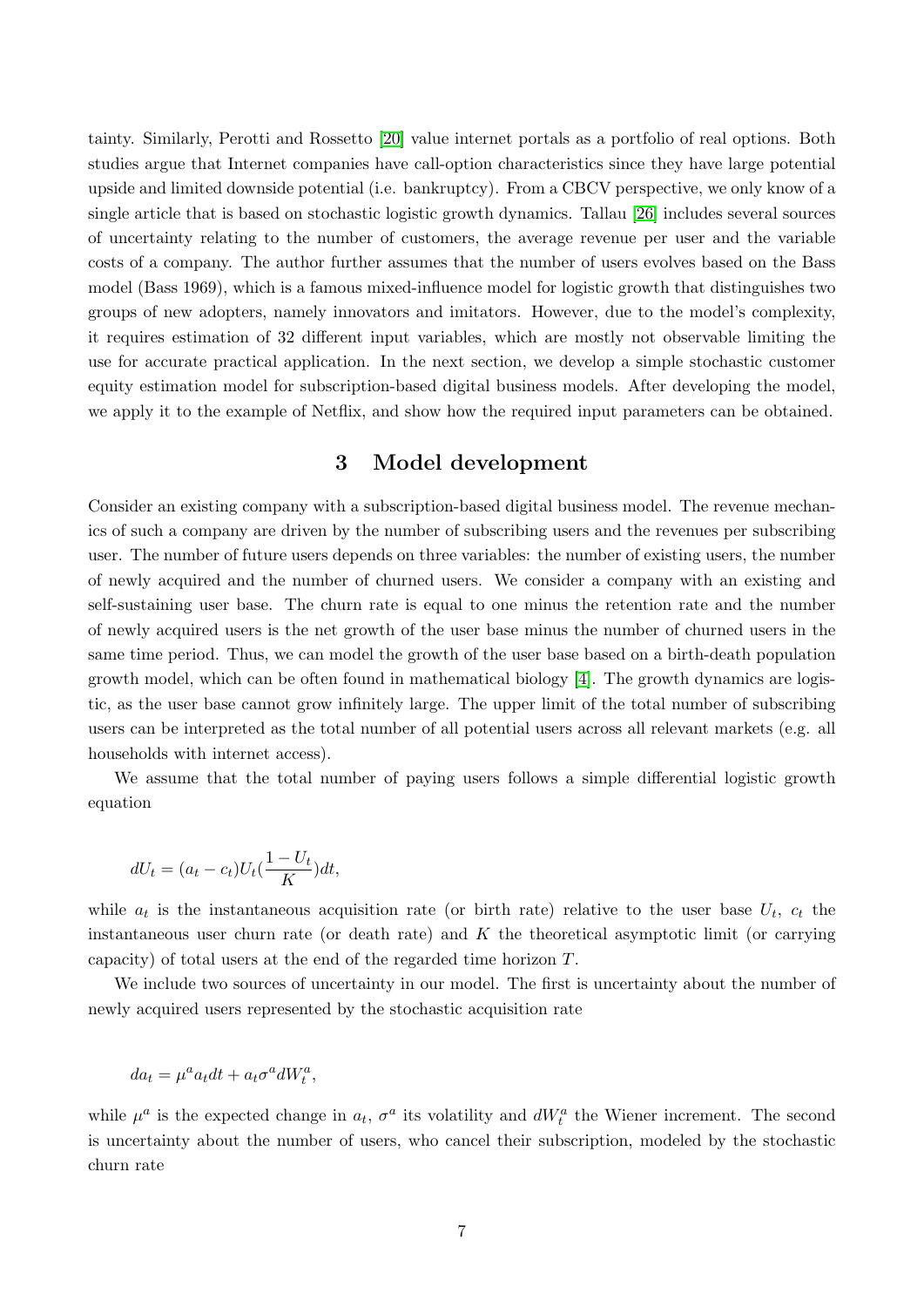$$
dc_t = \mu^c c_t dt + c_t \sigma^c dW_t^c,
$$

while  $\mu^c$  is the expected change in  $c_t$ ,  $\sigma^c$  its volatility and  $dW_t^c$  the Wiener increment. Thus, acquisition rates and churn rates evolve following geometric Brownian motions.[1](#page-7-0)

The diffusion terms of  $a_t$  and  $c_t$  are assumed to be correlated. That is,

 $dW^a dW^c = \rho dt$ ,

while  $\rho$  is the coefficient of correlation between the two Wiener increments  $dW^a$  and  $dW^c$ . Thus, variations in acquisition rates will likely result in variations in churn rates and vice versa.

The discounted customer lifetime value of the customer cohort at any time t can then be calculated by

$$
CLV_t = (\pi ARPUU_t - CACa_tU_t - F)(1 - \tau)(e^{-rt}),
$$

while  $\pi$  is the company's gross margin, ARPU is the average revenue per user, CAC is the cost of acquiring a new user, F is the company's fix costs,  $\tau$  the corporate tax rate and r the company's weighted average cost of capital (WACC). The total customer equity can then be determined by computing

$$
CE = \int_0^T CLV_t dt + \frac{CLV_T(1+g)}{r-g},
$$

while g is the terminal growth rate of customer lifetime values beyond  $T$ . The last term of this equation is a perpetuity, which is commonly applied in calculating terminal values for company and project valuation. Thus, the customer equity is the net present value of all cash flows created by existing and future users. It describes the net worth of a company's current and future user base.

We use Monte Carlo simulation to approximate the continuous-time model by choosing an integer m so that the time span  $[0,T]$  is divided into m intervals whose length is  $\delta t = \frac{T}{n}$  $\frac{T}{m}$ . We chose T and  $m$  in a way to discretize the continuous-time model to generate periodic (e.g. monthly, quarterly, annual) state variables and compute the present value of the sum of all periods  $\{[t_n, t_n + \delta t] \in [1, T]\}.$ The state variables are simulated by generating N sample paths for values of  $a_t(\omega)$ ,  $c_t(\omega)$ ,  $U_t(\omega)$  and  $\text{CLV}_t, \omega \in [1, 2, \ldots, N]$  restricted to the discrete set of dates  $t_1 = \delta t, t_2 = 2\delta t, ..., T = m\delta t$ . The CE expectation can then be calculated by averaging the discounted sum of the CLV sample paths

$$
EP[CE] = \frac{1}{N} \sum_{\omega=1}^{N} \sum_{t=\delta t}^{T} CLV_t(\omega) + \frac{CLV_T(\omega)(1+g)}{r-g},
$$

In order to arrive at the value of the firm, we would have to include changes in working capital, depreciation and net capital expenditures. However, as digital companies typically have fixed assets and depreciations that are negligibly low, we refrain from including these metrics in our estimation.

<span id="page-7-0"></span><sup>&</sup>lt;sup>1</sup>Geometric Brownian motions have the implicit assumption that the state variable can never be negative. While the net user growth rate can be negative, that is, in case the churn rate is higher than the acquisition rate, positive acquisition and churn rates are a desirable assumption. Geometric Brownian motions are a widely applied concept in finance, for example when modeling stock price diffusion, which is why we refrain from explaining this concept at this point.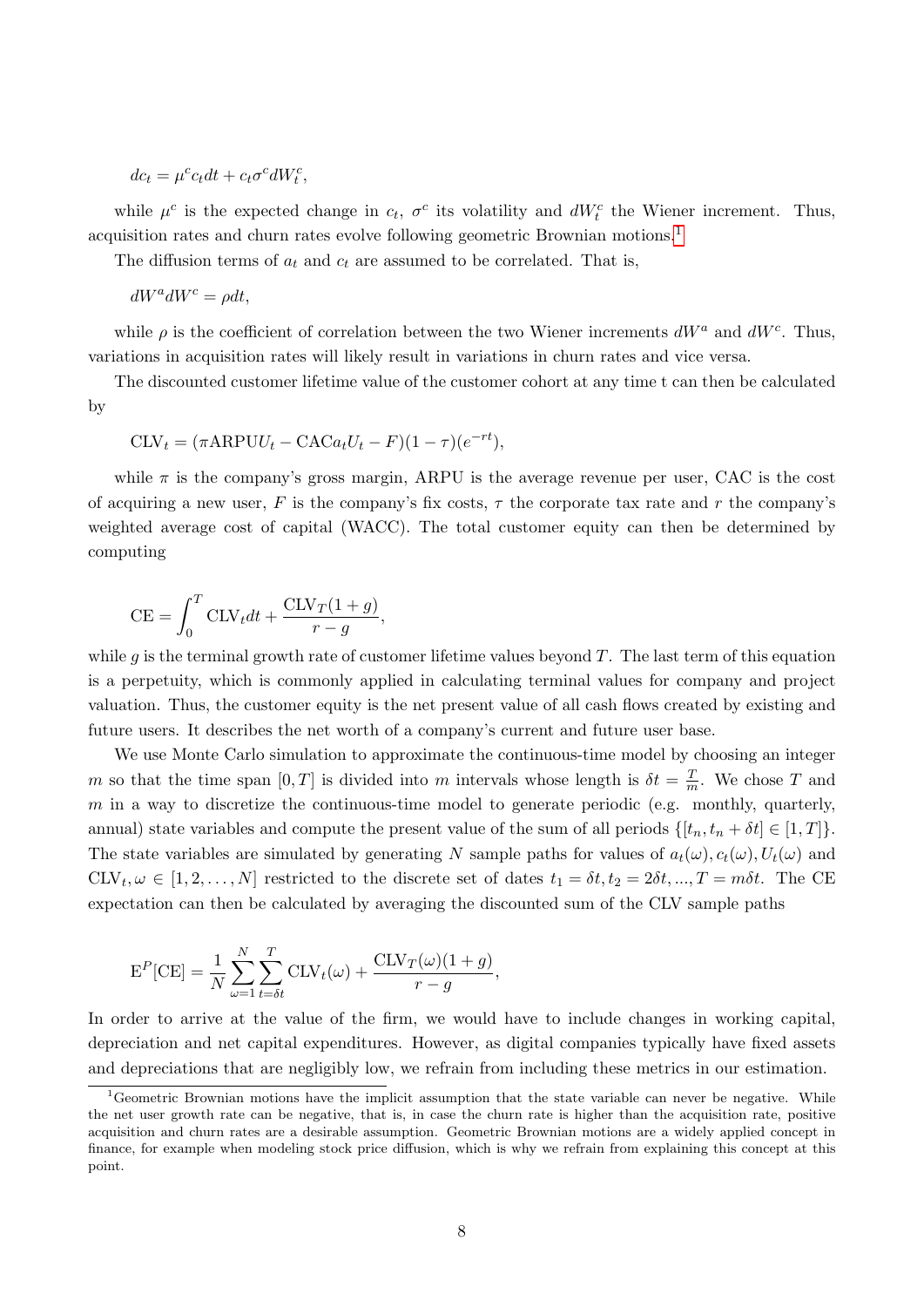#### 4 Numerical application - the case of Netflix

In order to find out how well the presented CE-model tracks the value of digital subscription-based companies, we apply the model to the case of Netflix and compare the resulting CE estimation with the respective market capitalization. Netflix presents a good example, as it is a very successful subscription-based provider of digital contents and publicly traded, which makes most input parameters directly observable or calculatable from publicly disclosed data. As financial results are disclosed quarterly, we discretize on a quarterly basis. We present how to obtain the input parameters for Q1 2019, forecast CLV development and estimate the resulting customer equity. In a second step, we run back testing by conducting the same computation for all quarters from Q1 2013 to Q4 2018, in order to analyze how well our CE model is able to track the market capitalization across time. This provides us with a total of 25 CE estimates, which will help us to more reliably determine the accuracy of our model. Table 1 shows all input parameters for the simulation of Q1 2019.

Number of subscribed users: this parameter is publicly available and can be extracted from Netflix's quarterly reports.

Acquisition and churn rates: unfortunately, Netflix has stopped disclosing its churn rates in 2010. However, the net growth rate of the user base is observable. Between 2013 and 2019, the average annual growth rate lied between 25 and 30 percent. The net growth rate is the acquisition rate subtracted by the churn rate. So, if we assume the churn rate to amount 10 percent, we can say that the respective acquisition rate equals 35 to 40 percent. As the effective net user growth is expected to decrease when approaching the asymptotic maximum of users K, we assume an expected initial acquisition rate of 40 percent. The drift of the respective Brownian motions is assumed to be zero, i.e. the growth rate is assumed to be constant. The combined annual volatility of acquisition and churn rates is assumed to be equal to the volatility of historic annual net growth rates. Computing this value for user growth between 2013 and 2019 results in a quarterly volatility of 5.2%. We can apply the general fact that  $Var(X - Y) = Var(X) + Var(Y) - Cov(X, Y)$ . Assuming that the volatilities of  $a_t$  and  $c_t$  are equal and their correlation coefficient is  $-0.6$ , we arrive at an estimation for  $\sigma^a$  and  $\sigma^c$ of around 0.088.

Gross margin: the gross margin is directly observable from the income statement. It is calculated by taking the share of gross profits in total revenues. Average Revenue per User: this can be easily calculated by dividing total (quarterly) revenues by the total number of users. The total number of users over one period is calculated by averaging the number of users at the beginning and end of the regarded period.

Cost of customer acquisition: this metric is simply the periodical marketing expenses divided by the number of newly acquired users. The number of new users is given by the number of users at the beginning of the period times the quarterly acquisition rate of 10%.

Fix costs: this is the sum of all other operating expenses directly observable from Netflix's income statements.

Asymptotic limit of total users until T: estimation of this variable is a little tricky, as it is not directly observable. In Q1 2019 Netflix had about 149 million paid subscriptions. Netflix has been engaged in an extensive internationalization strategy between 2011 and 2017. In 2017, management has announced that Netflix is now available in more than 190 countries around the world. However,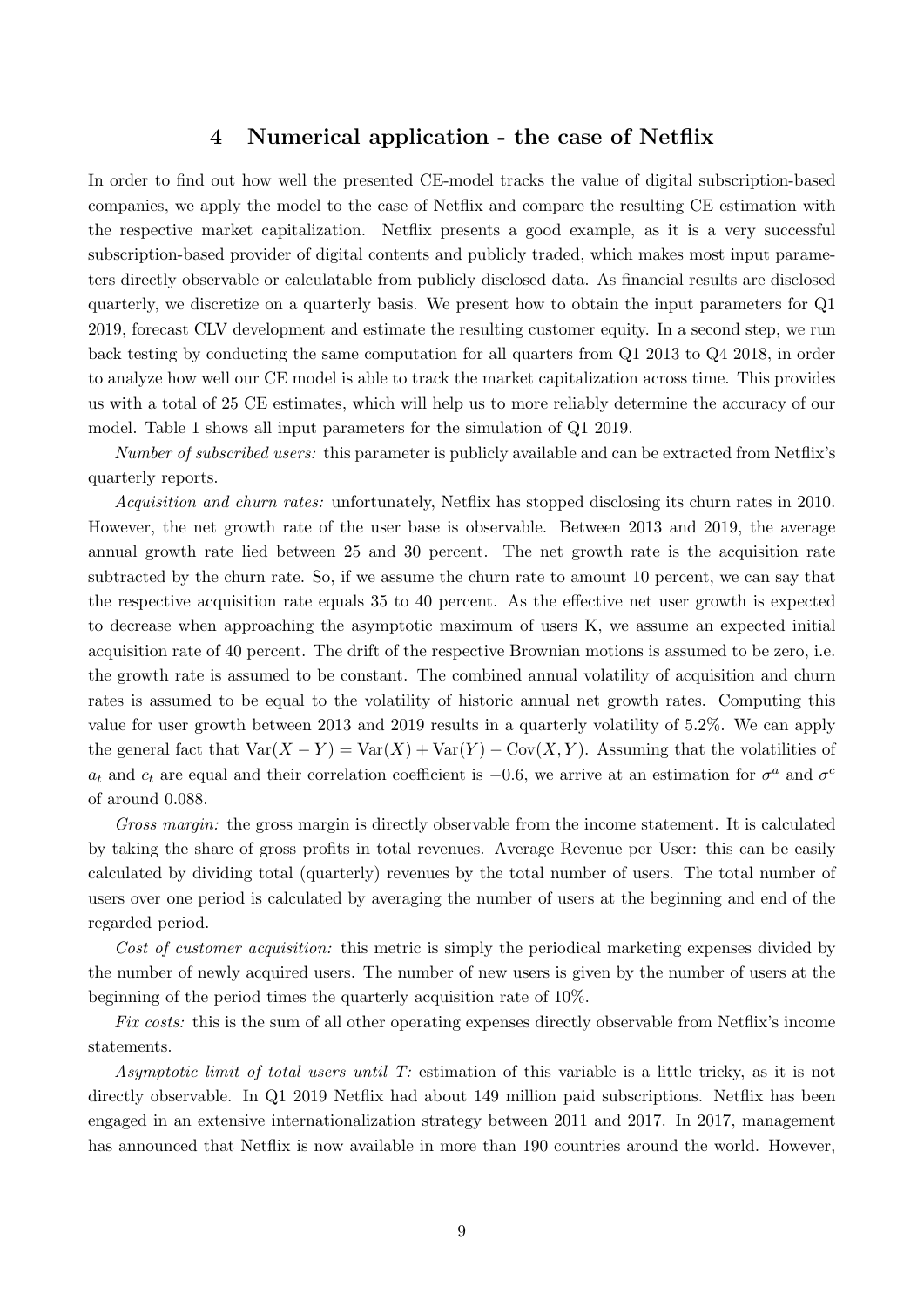it will take some time to penetrate these markets and build regional popularity. The population of households with internet access in these regions amounts around 1,230 million. However, as the number of people with internet access is rising due to global population growth and increasing deployment of internet connections, especially in developing countries, we expect this number to increase by 10% per quarter over the forecast period of 15 years, resulting in a limit of 1,375 million potential users. For simplicity reasons, we assume that, due to the expansion strategy of Netflix during the past years, this number has been increasing by 10% per quarter. Thus, the K for Q4 2018 is 1,250 million, for Q3 2018 1,136 million and so on. The resulting input parameters suggest that over the next 15 years, Netflix will grow with an expected but uncertain acquisition rate of 40% and churn rate of 10% until it reaches the maximum of  $K$  users. Despite the uncertainty in growth rates, Netflix's user base can never exceed K.

Coefficient of correlation between acquisition and churn rates: as acquisition rates and churn rates are not separately disclosed, we have to make an assumption about this value. It is intuitive that in case acquisition rates go down, churn rates will go up. This could for instance, be a result of decreasing perceived attractiveness of the product or increasing popularity of competitive products (e.g. Amazon Prime Video). On the other hand, decreasing churn rates suggest high user satisfaction, which will also attract more new users (e.g. Word of Mouth effect). Thus, typically, there is a strong negative correlation between variations in these two metrics. In our simulation, we assume the coefficient of correlation to amount −0.6.

Weighted average cost of capital: the WACC is typically calculated by applying the capital asset pricing model (CAPM). It is the weighted average of a company's cost of equity and cost of debt, while the cost of equity is calculated based on the company's beta. Our research has shown that Netflix's WACC lies between 9% and 11%. Thus, we assume a constant WACC of 10%.

Effective tax rate: Netflix's effective tax rate is subject to strong deviations. However, its average is close to 30%. This number can be found in the respective annual reports.

Terminal growth rate: we assume that the customer lifetime values after T will grow at an annual rate of 2%.

Length of the forecast period: we choose a relatively long time-horizon of 15 years for our forecast. While this explicitly assumes that our metrics follow the presented equations over the next 15 years, the inherent uncertainty increases across time allowing for a large variety of different scenarios.

After estimating all input parameters, we run 100,000 simulations to find Netflix's customer equity at the end of Q1 2019. We compare the resulting customer equity with the spot market capitalization and the CE per share with the spot share price on the first day in the new quarter (i.e.  $2019/04/01$ ). Table 3 summarizes the results of the simulation. Figure [2](#page-11-0) shows 1,000 example sample paths of user diffusion and the resulting distribution of simulated customer equity.

We receive a customer equity of roughly 164.6 billion USD, which is remarkably close to the respective market capitalization of 160,2 billion USD. Accordingly, the CE per share of 376.91 USD is less than 10 USD higher than the spot share price of 366.96 USD. As no sample path hits zero, the probability of extinction (i.e. the case Netflix's user base drops to zero within the next 15 years) is smaller than 0.001%. Increasing the volatility in the simulation will result in an increasing extinction probability.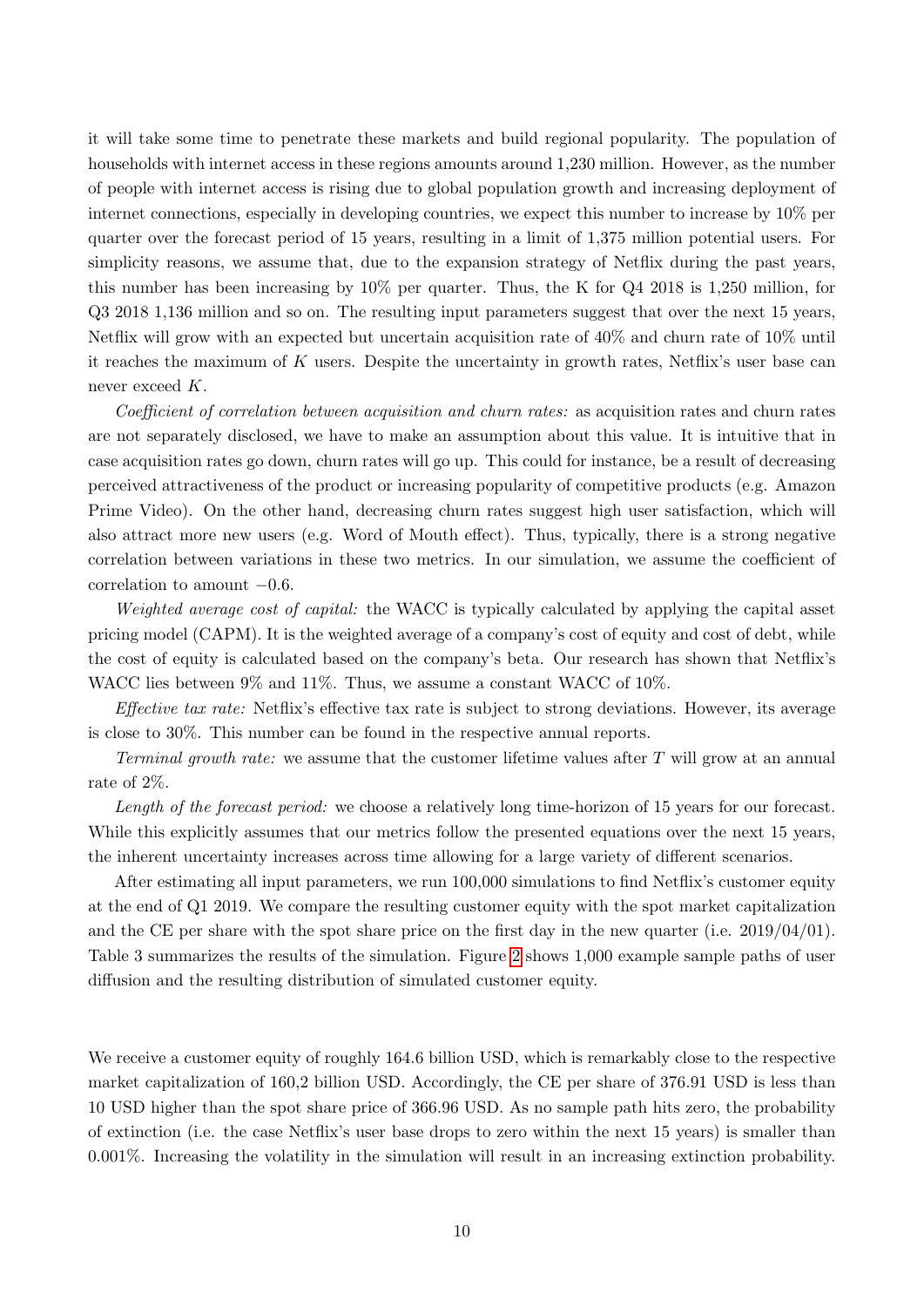| Label              | Description                    | Value           | Estimation                                 |
|--------------------|--------------------------------|-----------------|--------------------------------------------|
| $U_0$              | User base $Q1$ 2019            | 148,863,000     | Disclosed number of subscriptions          |
| a <sub>0</sub>     | Annual acquisition rate        | 40%             | Historic annual growth rate of around      |
|                    |                                |                 | $30\%$ ; assumption that the number of ac- |
| $\boldsymbol{c}_0$ | Annual churn rate              | 10%             | quisitions is on average 4 times higher    |
|                    |                                |                 | than the number of churns                  |
| $\pi$              | Gross margin                   | 36.5%           | Gross profit divided by total revenues     |
| ARPU               | Quarterly average revenue      | \$31.38         | Total revenues divided by number of        |
|                    | per user                       |                 | users                                      |
| CAC                | Cost of Customer Acquisi-      | \$44.28         | Marketing & Sales expenses divided by      |
|                    | tion per user                  |                 | number of new users                        |
|                    |                                |                 | All other expenses from the income         |
| $\,F$              | Quarterly fixed costs          | \$574,716,000   | statement (e.g. R&D)                       |
| K                  | Asymptotic maximum of po-      | $1.375$ billion | Estimation of total market size at time    |
|                    | tential users at time $T$      |                 | T                                          |
| $\rho$             | Coefficient of correlation be- | $-0.6$          | Assumption                                 |
|                    | tween deviations in acquisi-   |                 |                                            |
|                    | tion and churn rate            |                 |                                            |
| $\sigma^a$         | Annual volatility of acquisi-  | 8.8%            | Calculated from the volatility of historic |
|                    | tion rates                     |                 | growth rates                               |
| $\sigma^c$         | Annual volatility of churn     | 8.8%            |                                            |
|                    | rates                          |                 |                                            |
| $\mu^a$            | Expected annual growth of      | $0\%$           | Assumption                                 |
|                    | acquisition rates              |                 |                                            |
| $\mu^{c}$          | Expected annual growth of      | $0\%$           | Assumption                                 |
|                    | churn rates                    |                 |                                            |
| $\,r$              | Company WACC                   | 10%             | CAPM calculation                           |
| $\tau$             | Corporate tax rate             | 30%             | Disclosed by Netflix (annual report)       |
| $\mathfrak g$      | Growth rate of CLVs after $T$  | $2\%$           | Assumption                                 |
| T                  | Length of forecast period      | 15 years        | Assumption                                 |
| $\cal N$           | Number of simulations          | 100,000         | Assumption                                 |

Table 2: Parametrization of input variables estimated based on Netflix quarterly results Q1 2019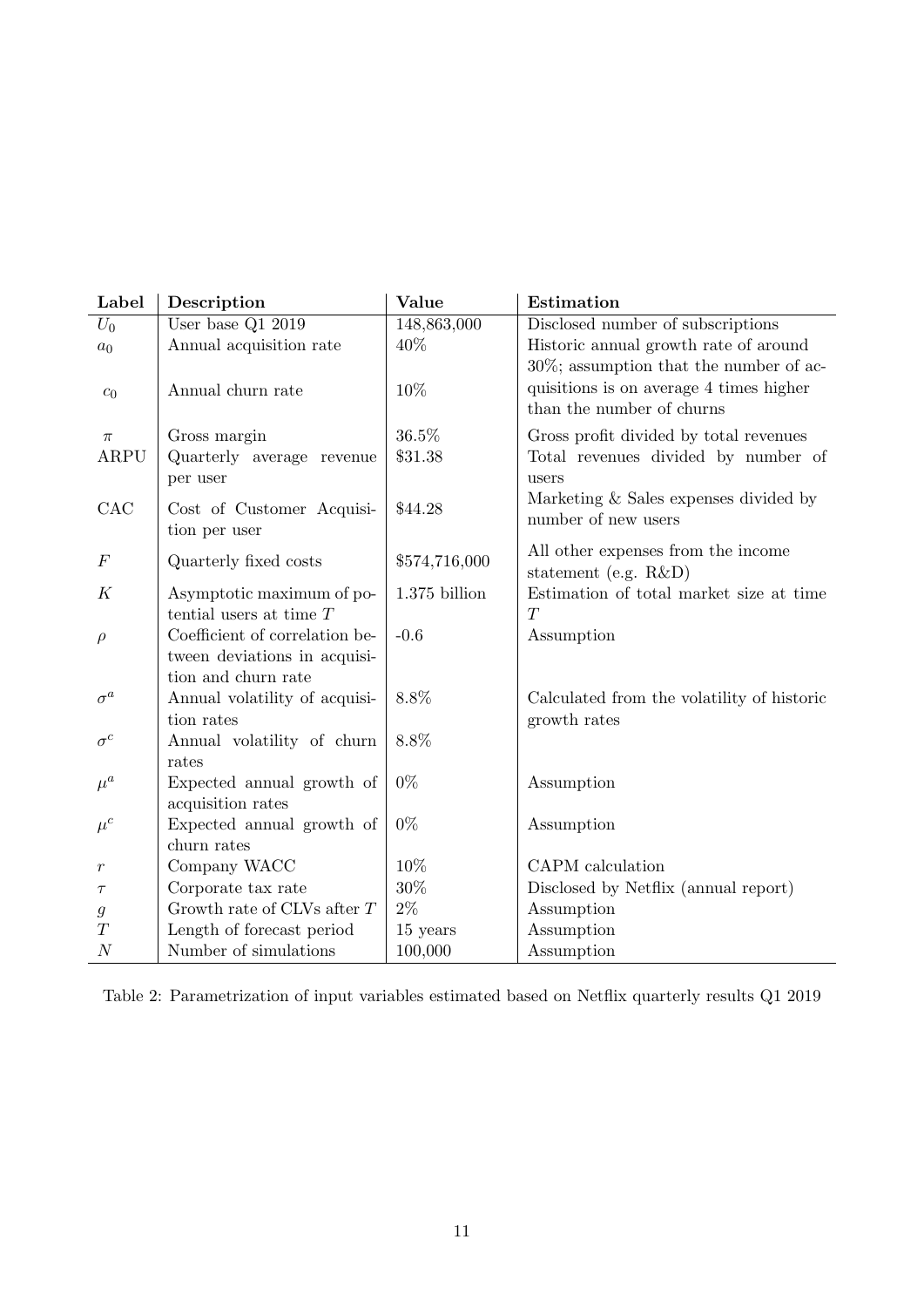

Figure 2: Simulation results – example sample paths and CE distribution

<span id="page-11-0"></span>Based on the results, the model seems to generate CEs that are reasonably close to the company's market capitalization. However, in order to check if the model is also suitable to explain historic market capitalizations, we additionally run the same simulation for all historic quarters from Q1 2013 to Q4 2018. The input parameters are recalibrated for each quarter based on the respective quarterly results. Figure [3](#page-12-5) shows the simulated CE per share and the spot share price on the first day of each new quarter.

Figures [3](#page-12-5) and [4](#page-13-0) show that our estimations track Netflix's market capitalization remarkably well. Simulated CE values are within the spread of the share prices during the respective quarter in large parts of the regarded time horizon. In quarters where the difference is high, the model mostly shows CEs that are smaller than the market capitalizations, which could be explained by the model neglecting some of the metrics that are typically included in company valuations, such as changes in working capital, capital expenditures and depreciations.

## 5 Conclusions

This paper extends existing literature on customer-based company valuation by using a logistic birthdeath-rate process including uncertainty about growth rates. We have explained why traditional company valuation techniques have difficulties to justify the large market capitalizations of successful digital companies. We have suggested user-based company valuation techniques as an alternative that is based on user behavior and user growth. We developed a stochastic logistic company valuation model that includes the most important metrics for value-based management of user-based businesses and explained how to estimate the required input parameters. We have then applied the model to estimate the customer equity of Netflix over the last six years. Our results show, that the suggested CE model tracks the market capitalization of Netflix remarkably well. Despite the simplicity of the model, user forecasting and CLV calculation seems to be sufficiently accurate. However, we acknowledge the limitations of our model. The presented model is only suitable for valuing subscription-based businesses. Thus, it assumes a fixed and known revenue stream for every user. Future research could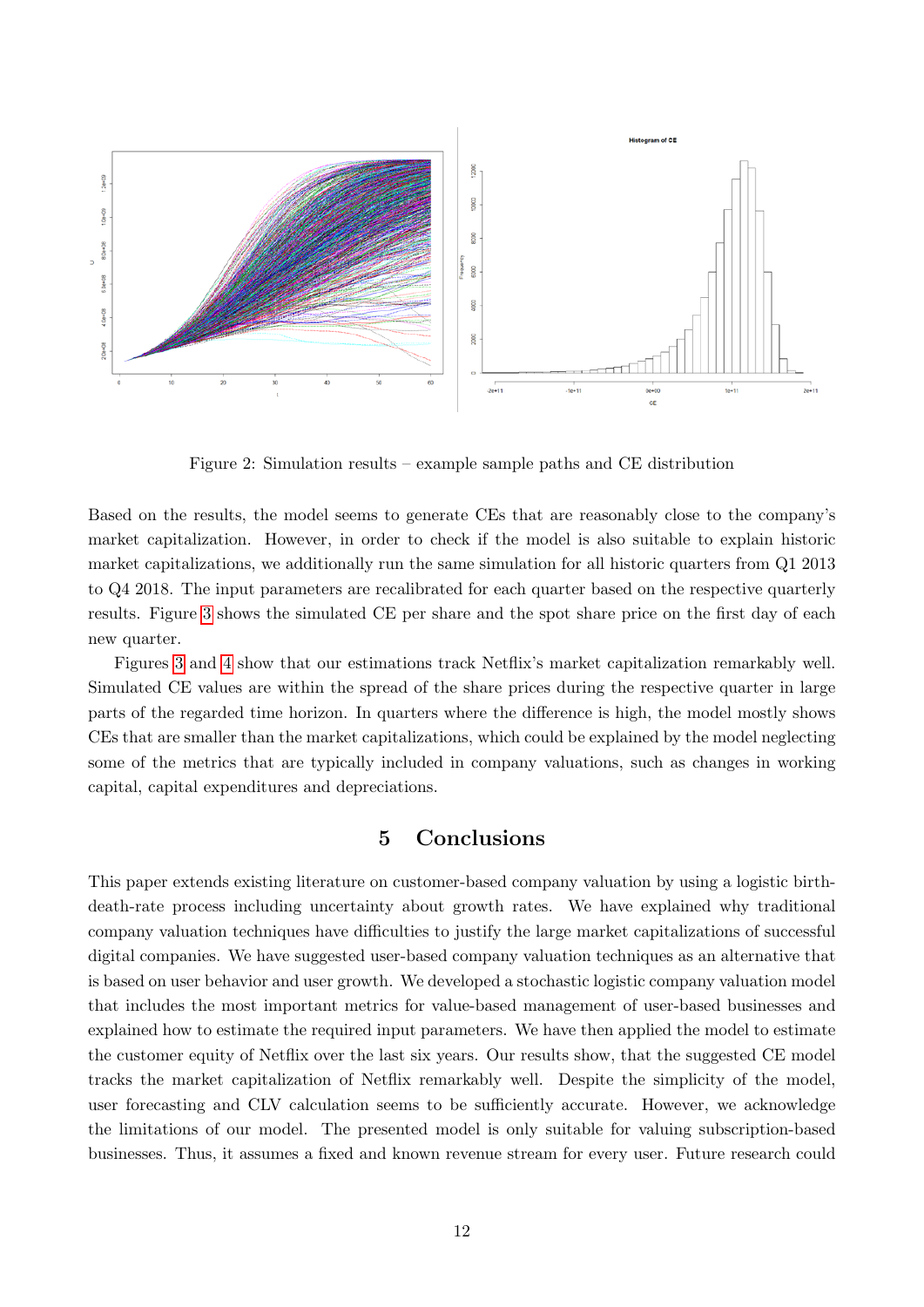

Figure 3: Back testing Q1 2013 – Q1 2019

<span id="page-12-5"></span>extend the model to freemium models, for example by modeling two different revenue streams by user types and a conversion rate, which describes the probability of a free user becoming a premium user. The model could further be extended to be applicable to platform businesses by including network effects. It would also be interesting to run sensitivity analysis to identify the most critical value drivers and derive managerial actions based on the findings. The inherent uncertainty would also allow for the valuation of managerial flexibility by analyzing potentially existing real options.

# References

- <span id="page-12-0"></span>[1] Fortune (2017). retrieved via <http://fortune.com/fortune500/list/>.
- <span id="page-12-2"></span>[2] Bauer,H. H, Hammerschmidt, M. (2005). Customer-based corporate valuation: Integrating the concepts of customer equity and shareholder value. Management Decision, 43(3):331–348.
- <span id="page-12-1"></span>[3] Bauer, H. H., Hammerschmidt, M. & Braehler, M. (2003). The customer lifetime value concept and its contribution to corporate valuation. Yearbook of Marketing and Consumer Research, 1  $(1):47-67.$
- <span id="page-12-4"></span>[4] Brauer, F., Castillo-Chavez, C. (2001). Mathematical models in population biology and epidemiology, volume 40. Springer, 2001.
- <span id="page-12-3"></span>[5] Cauwels, P., Sornette, D. (2011). Quis pendit ipsa pretia: Facebook valuation and diagnostic of a bubble based on nonlinear demographic dynamics.  $arXiv$  preprint  $arXiv:1110.1319$ .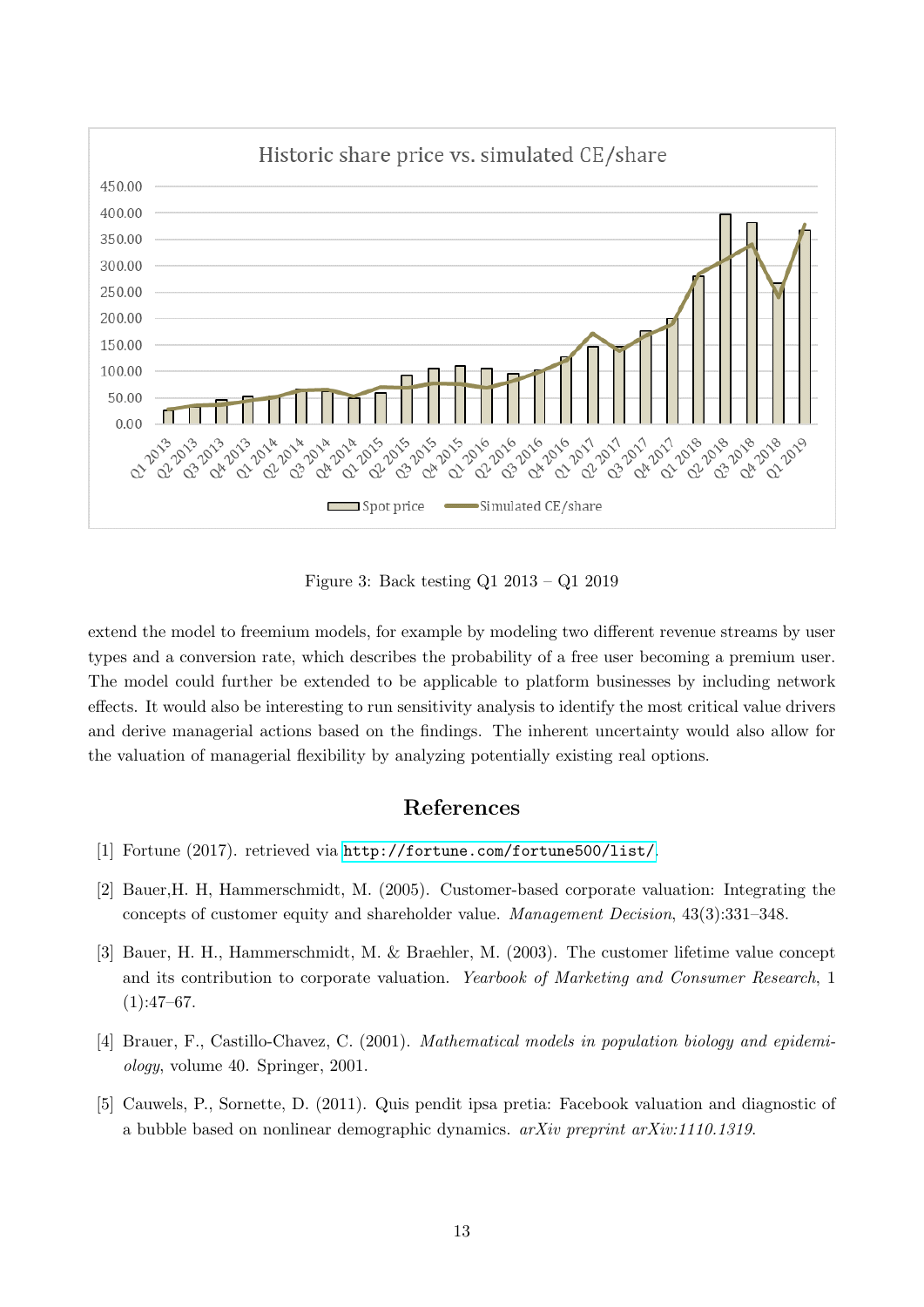

<span id="page-13-0"></span>Figure 4: Back testing Q1 2013 – Q1 2019 – Simulation vs. Real High-Low-Open-Close Market Data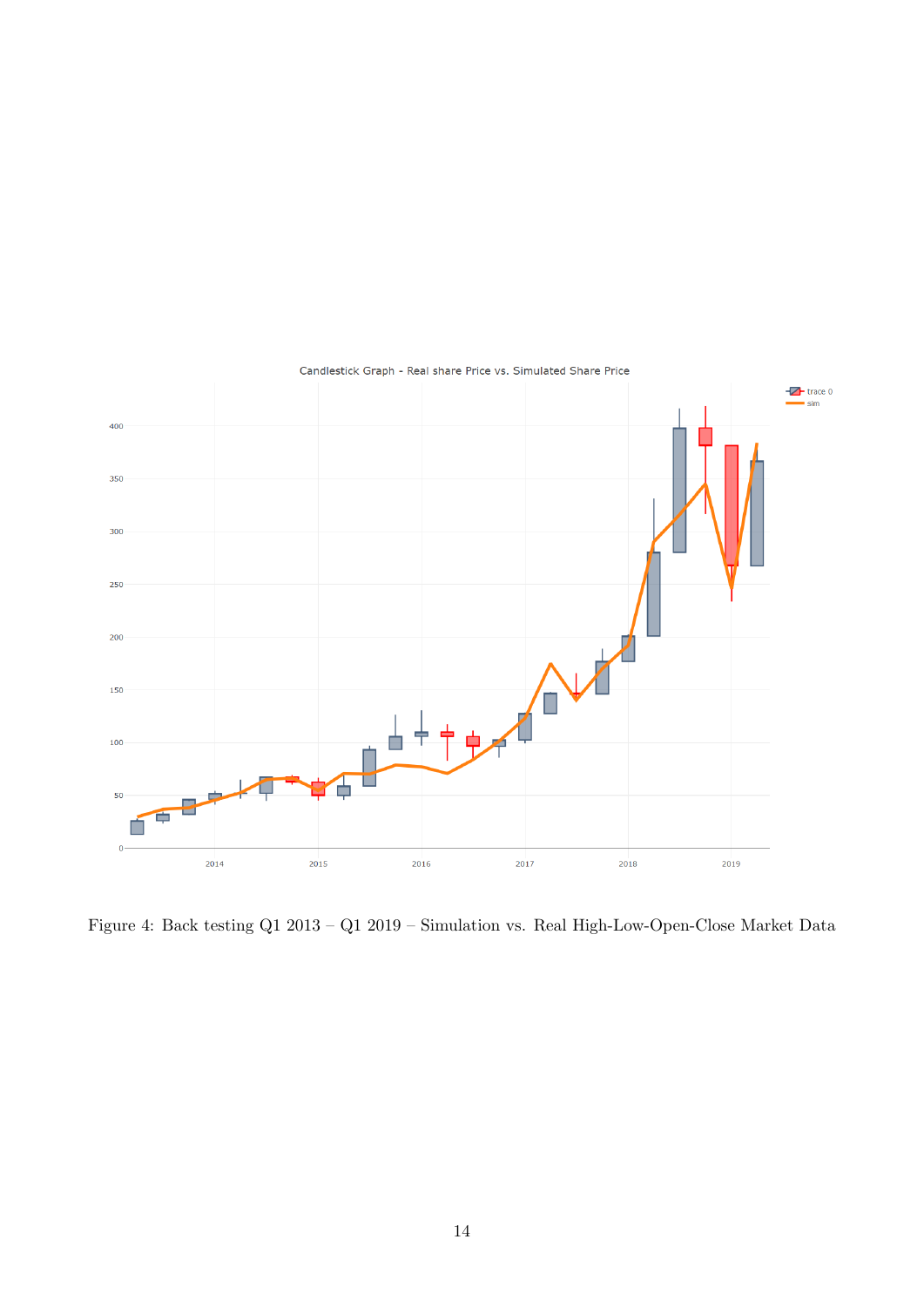- <span id="page-14-14"></span>[6] Clark, A. J., Lake, L. W. & Patzek, T. W. (2011). Production forecasting with logistic growth models. In *SPE* annual technical conference and exhibition. Society of Petroleum Engineers.
- <span id="page-14-11"></span>[7] Daim, T., Suntharasaj, P (2009). Technology diffusion: forecasting with bibliometric analysis and bass model. Foresight,  $11(3):45-55$ .
- <span id="page-14-10"></span>[8] Daim, T, Rueda, G, Martin, H. & Gerdsri, P. (2006). Forecasting emerging technologies: Use of bibliometrics and patent analysis. Technological Forecasting and Social Change, 73(8):981–1012.
- <span id="page-14-12"></span>[9] Easingwood, C., Mahajan, V. & Muller, E. (1981). A nonsymmetric responding logistic model for forecasting technological substitution. Technological forecasting and Social change, 20(3):199–213.
- <span id="page-14-1"></span>[10] Gassmann, O., Frankenberger, K. & Csik, M. (2013). Geschäftsmodelle aktiv innovieren, pages 23–41. Springer, 2013.
- <span id="page-14-8"></span>[11] Gneiser, M., Heidemann, J. Klier, M. & Weiß, C. (2009). Valuation of online social networks-an economic model and its application using the case of xing. com.
- <span id="page-14-5"></span>[12] Gupta, S. (2009). Customer-based valuation. Journal of Interactive Marketing, 23(2):169–178, 2009. ISSN 1094-9968.
- <span id="page-14-3"></span>[13] Gupta, S., Lehmann, D. R. & Stuart, J. A. (2004). Valuing customers. Journal of marketing research, 41(1):7–18.
- <span id="page-14-7"></span>[14] Kumar, V., Shah, D. (2009). Expanding the role of marketing: from customer equity to market capitalization. Journal of Marketing, 73(6):119–136.
- <span id="page-14-13"></span>[15] Mahajan, V., Muller, E., & Bass, F. M. (1993). New-product diffusion models. Handbooks in operations research and management science, 5:349–408.
- <span id="page-14-4"></span>[16] McCarthy, D. M., Fader, P.S. (2018). Customer-based corporate valuation for publicly traded noncontractual firms. Journal of Marketing Research, 55(5):617–635.
- <span id="page-14-6"></span>[17] McCarthy, D. M., Fader, P. S. & Hardie, B. G. (2017). Valuing subscription-based businesses using publicly disclosed customer data. Journal of Marketing,  $81(1):17-35$ .
- <span id="page-14-2"></span>[18] Moazed, A., Johnson, N. L. (2016). Modern monopolies: what it takes to dominate the 21st century economy. St. Martin's Press, 2016.
- <span id="page-14-0"></span>[19] Osterwalder, A., Pigneur, Y. (2010). Business model generation: a handbook for visionaries, game changers, and challengers. John Wiley & Sons, 2010.
- <span id="page-14-16"></span>[20] Perotti, E., Rossetto, S. (2000). Internet portals as portfolios of entry options. Report, Tinbergen Institute Discussion Paper.
- <span id="page-14-9"></span>[21] Sakanoue, S. (2007). Extended logistic model for growth of single-species populations. Ecological modelling, 205(1-2):159–168.
- <span id="page-14-15"></span>[22] Schwartz, E. S., Moon, M. (2000). Rational pricing of internet companies. Financial analysts journal, 56(3):62–75.